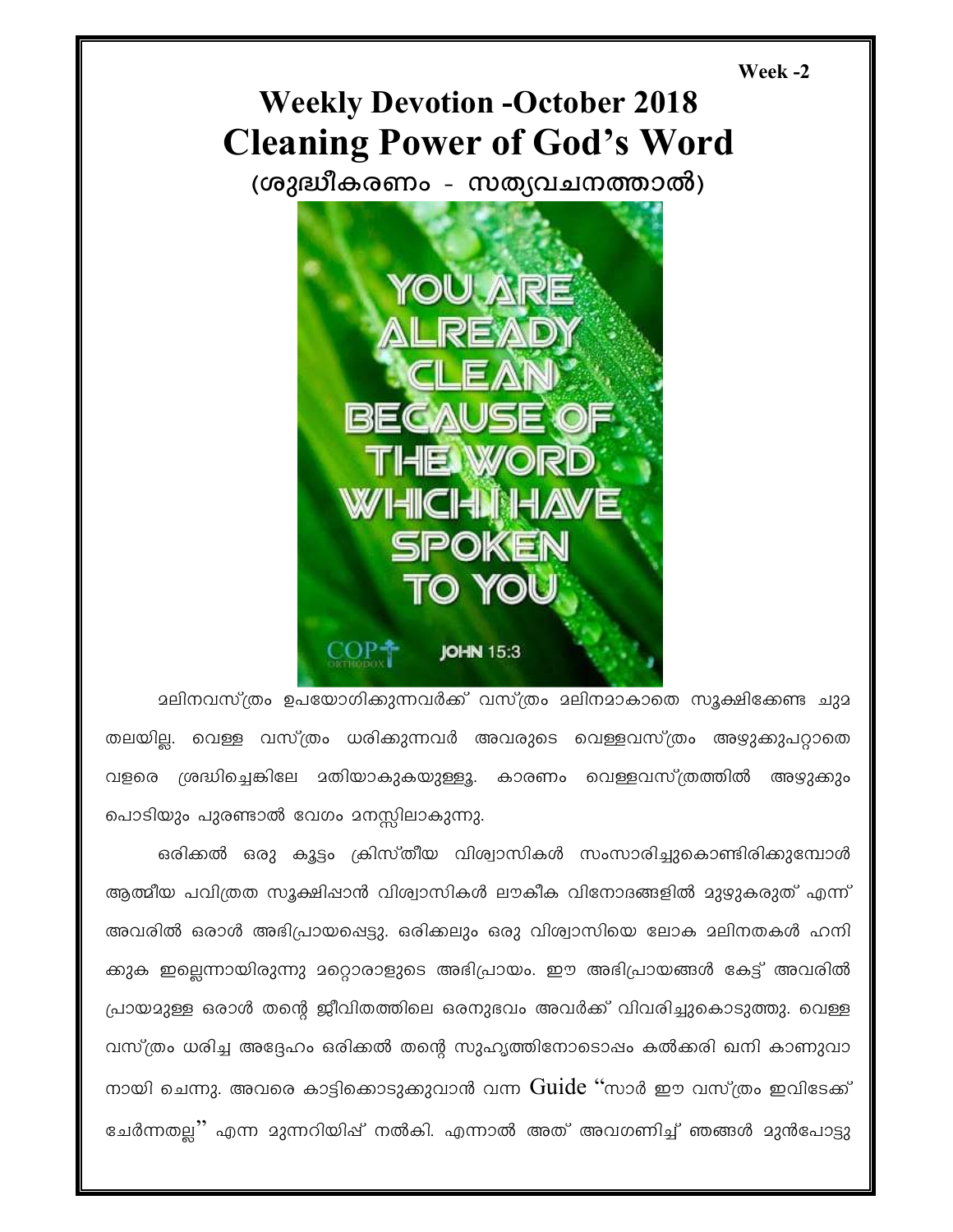പോയി. എല്ലാം കണ്ട് ഖനിക്ക് പുറത്തിറങ്ങിയപ്പോഴാണ് ഖനിയിലെ കറുത്തപൊടികൾ കൊണ്ട് വെള്ള വസ്ത്രം മലിനമായത് മനസ്സിലായത്.

ക്രിസ്തീയ ജീവിതത്തെ ശുദ്ധവും ശുഭ്രവുമായ വസ്ത്രത്തോടെ ഉപമിച്ചിരിക്കുന്നു. ഈ ജീവിതമാകുന്ന വസ്ത്രത്തിന് മലിനത ഏല്ക്കാതെ ശുദ്ധിയുള്ളവരാകേണ്ടത് വിശ്വാ സികളുടെ ഉത്തരവാദിത്തമാണ്. ഉത്തരവാദിത്തത്തെ അലസമായി ഉപയോഗിച്ചാൽ ലോക മാലിന്യങ്ങൾ നമ്മുടെ മീതെ കവിയും. ഇവിടെ തിരിച്ചറിയേണ്ടത് ശുദ്ധീകരണമുള്ളവരാകു വാൻ വേർപാട് സൂക്ഷിക്കുക എന്നതാണ്. അിറയാതെ അഴ്യുക്കു പുരണ്ടാൽ പശ്ചാത്താപ ത്തിന്റെ കണ്ണീരാൽ കഴുകിക്കളയാം. പശ്ചാത്തപിച്ചില്ലെങ്കിൽ അല്പം അഴുക്ക് അനല്പ മാകും എന്ന് ഓർക്കുക.

Sanctification (ശുദ്ധീകരണം) എന്നാലെന്ത് ? ആർക്കാണ് ഈ ശുദ്ധീകരണം വേണ്ടത് ? Sanctification is the process by which sone / someyhing becomes Holy exclusively setaprat unto God for His Service.

ലൗകീകതയിൽ മുഴുകിയവർക്കാണ് ശുദ്ധീകരണം ആവശ്യം. എന്നാൽ ക്രിസ്തു വിന്റെ ഭാവത്തിലായവർക്ക്, അതിൽ നിലനിൽക്കുന്നവർക്ക്, ശുദ്ധീകരണം ആവശ്യമില്ല. യോഹ (15:3) ൽ "ഞാൻ നിങ്ങളോട് "സംസാരിച്ച വചനം" നിമിത്തം നിങ്ങൾ ഇപ്പോൾ ശുദ്ധിയുള്ളവരാകുന്നു എന്ന് കാണുന്നു. ഒരു വ്യക്തിയിൽ അഥവാ ഒരു കൂട്ടത്തിന് മാറ്റം വരുത്തുവാൻ കഴിയുന്നത് ദൈവവചനത്തിനാണ്. ഒരു രാത്രികൊണ്ട് ആർക്കും മാറ്റം വരുന്നില്ല. ക്രിസ്തു ശാന്തനായി നമ്മോട് വചനത്തിലൂടെ സംസാരിക്കുമ്പോഴാണ് നമ്മിൽ <u>മാറ്റം ഉണ്ടാകുന്നത്. സങ്കീ: (119:9) ൽ ബാലന് നിർമ്മലനായി നടക്കുവാൻ കഴിയണമെങ്കിൽ </u> വചനപ്രകാരം സൂക്ഷ്മതയോടെ നടന്നേ മതിയാകുകയുള്ളൂ എന്ന് കാണുന്നു.

ശുദ്ധീകരണം നടക്കുവാനുള്ള പ്രധാനഘടകം വചനം ശ്രദ്ധയോടെ കേൾക്കുക എന്ന താണ്. Read അഷോ : പ്ര:(17:1-4) ഈ ഭാഗത്ത് തെസ്സലൊനിക്യയിൽ എത്തിയ പൗലോസ് യേശു തന്നെ ക്രിസ്തു എന്നും യേശു മരിച്ചുയർത്തത് നമ്മുടെ പാപപരിഹാരത്തിനെന്നും കേട്ടപ്പോൾ ഒരു കൂട്ടർ വിശ്വസിച്ചു.

വചനംകേട്ടവർ അടുത്തതായി ചെയ്യേണ്ടത് ശ്രദ്ധയോടെ കേട്ടവചനം ഹൃദയത്തിൽ സൂക്ഷിക്കുക എന്നതാണ്.  $Read$  സങ്കീ:(119:11) പാപം ഹൃദയത്തിൽ നിന്നാണ് പുറപ്പെടു ന്നത് പാപത്തിന്റെ ആഗ്രഹം നമ്മെ കീഴ്പ്പെടുത്തുക എന്നതാണ്. എന്നാൽ വചനം ഹൃദയ ത്തിൽ നിറയുമ്പോൾ പാപം പുറന്തള്ളപ്പെടുന്നു.